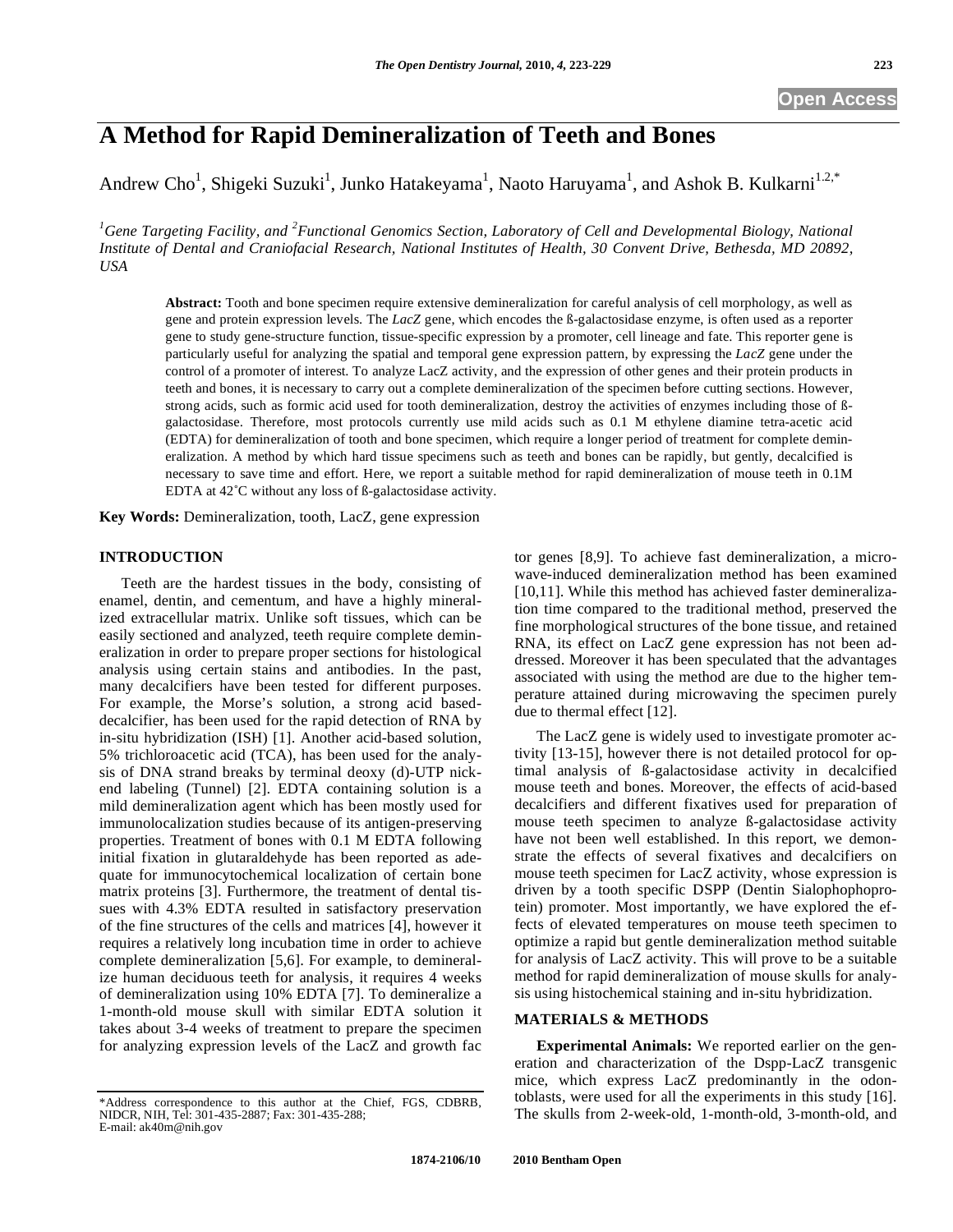1-year-old mice were removed after cervical dislocation and were cut into two symmetrical halves. The mouse skulls were subsequently treated using the indicated procedures. Studies were performed in compliance with the National Institutes of Health (NIH) guidelines on the care and use of laboratory and experimental animals. All experimental procedures were approved by the Animal Care and Use Committee of the National Institute of Dental and Craniofacial Research.

**Genotyping:** Genotyping was performed by PCR analysis of genomic DNA extracted from tail snips. Tail biopsies were lysed overnight at 55°C in a lysis buffer containing 100mM Tris pH7.4, 5mM EDTA, 200mM NaCl, 0.2% SDS, and100 μg/ml Proteinase K/ml (Invitrogen) in distilled water. DNA was purified using phenol and chloroform, and PCR was performed for genotyping Dspp-LacZ transgenic mice using the following primers: the forward primer (5'- CGTAATAGCGAAGAGGCCCGCACC-3') and the reverse primer (5'-CCTGCGTTTCACCC TGCCATAAAG-3). The PCR conditions were set as follows: 30 cycles at 94°C for 1 min., 70°C for 30 sec., and 72°C for 1 min.

**ß-galactosidase Assay:** The skulls were cut from 3 month-old Dspp-LacZ transgenic mice, and skins were removed and then fixed with 0.25% glutaraldehyde in PBS, 4% paraformaldehyde (PFA) in PBS, aqueous buffered zinc formalin (Anatech Ltd, Battle Creek, MI), or 10% formalin, for 1 hour at room temperature, and decalcified in 0.1M EDTA (0.5M EDTA, pH 8.0 buffered by 1X DPBS, pH 7.5) for 3 weeks. Decalcified skulls were then washed in PBS three times and embedded overnight in O.C.T. compound (Sakura, Torrance, CA) to prepare frozen sections for cutting. Next day, the sections that were 12 μm in thickness were cut using Cryostat (Leica Microscopy, model CM3050 S), and transferred onto Vectobond treated slides (Vector Laboratories, Burlingame, CA). These sections were stained with LacZ solution containing 0.02% NP-40 (IPEGAL), 0.01% sodium deoxycholate,  $2mM MgCl<sub>2</sub>$ , 1mM spermidine, 5 mM potassium ferricyanide, 5 mM potassium ferrocyanide, and 0.5mg/ml bluo-Gal (Invitrogen, Carlsbad, CA) in phosphate buffered saline (PBS) overnight at 37˚C. The stained sections were counterstained with eosin and then photographed (Axioplan 2, Zeiss, Thornwood, NY).

**Post Fixation Assay:** The skulls were cut from 3-monthold mice, fixed, decalcified, and sections were arranged on the slides as described above. The slides containing tooth incisor sections were post-fixed with 4% PFA for 0 min., 2 min., 5 min., 10 min., 30 min., and 2 hours at RT, before being stained with LacZ solution as described above.

**Decalcifier Comparison Assay:** The skulls were cut from 3-month-old mice, fixed with 4% PFA for 1 hour at room temperature and decalcified with Formical-4 for 2 days, with Immunocal (Decal Chemical Corporation, Congers, NY) for 2 days, or with 0.1 M EDTA solution for 3 weeks. The decalcified skulls were embedded in O.C.T., sectioned, and stained with LacZ solution as described above.

**Temperature Assay:** The skulls were removed from 3 month-old mice, cut in half, fixed with 4% PFA for 1 hour at room temperature and decalcified with the 0.1M EDTA solution at RT, 37°C, 42°C or 50°C, as follows: first, the skull specimens of different ages were placed in one-liter bottles filled with 0.1M EDTA. The bottles containing skulls were then placed in the multi-stirrer water bath (Lab-line, Model 1286, Melrose Park, IL) and filled with water warmed at a desired temperature with a constant mixing of the demineralization agent. The demineralization of the mouse skulls of different ages was performed one temperature at a time. As an alternate method, the skull specimens were placed in a 50 ml tube filled with 0.1M EDTA. The 50 ml tube containing skull specimens was placed and rotated in a temperaturecontrolled hybridization oven (Little Shot II, Boekel Scientific, Feasterville, PA). The skull specimens were x-rayed (model MX20, Faxitron x-ray Corporation, Wheeling, IL) daily at an optimized setting of 20 KV X 45 seconds to monitor the progression of the demineralization process.

**Von Kossa Staining:** The frozen sections from the decalcified skulls were prepared as described above, and the completion of the demineralization process was confirmed by incubating the slides in 5% silver nitrate solution for 1 hour. They were then rinsed with distilled water three times and counterstained with Nuclear Fast Red solution. The slides were then dehydrated first in 95%, and then in 100% alcohol, mounted with a xylene-based mounting medium, and the images were photographed.

**Reverse Transcription- PCR:** The skulls were cut from 3-month-old mice, fixed, decalcified at 37°C, 42˚C or 50°C, and cut by a cryostat into slides of  $12 \mu m$  thickness as described above. Odontoblasts were taken directly from the slides of the frozen tooth sections using toothpicks, and the total RNA was prepared using TRIZOL (Invitrogen). The RNA specimens were subjected to first strand cDNA synthesis using the Superscript first strand synthesis system, and RT-PCR (Invitrogen) was performed using GAPDH standard primers (Forward-CCATCACCATCTTCCAGGAG and Reverse-GCATGGACTGTGGT CATGAG). All PCR reactions were carried out in a PerkinElmer gene PCR system 600 (PerkinElmer, Waltham, MA).

# **RESULTS**

*Evaluation of fixatives and fixation time on ßgalactosidase activity*: The effects of different fixatives on ßgalactosidase activity in soft tissues were reported earlier [17], however there are no such reports about the effects of different fixatives on hard tissues such as teeth. To examine which fixative agent is suitable to analyze ß-galactosidase activity in tooth sections, we first compared the effects of 1 hour fixation by 0.25% glutaraldehyde, 4% PFA, zinc formalin, and formalin. As shown in Fig. (**1**), we could detect similar levels of ß-galactosidase activity in the odontoblasts of the incisors from the skulls fixed with different fixatives, indicating that treatment with these agents retained the enzyme activity at a similar level. To further investigate the optimum fixation time for analyzing ß-galactosidase activity in teeth, we post-fixed the tooth section with 4% PFA for different periods of times. All the time periods tested, except for the 2 hour time period, yielded a strong signal for ßgalactosidase activity (Fig. **2**).

*EDTA based demineralization maintains ß-galactosidase activity:* The acidity of demineralization agents has been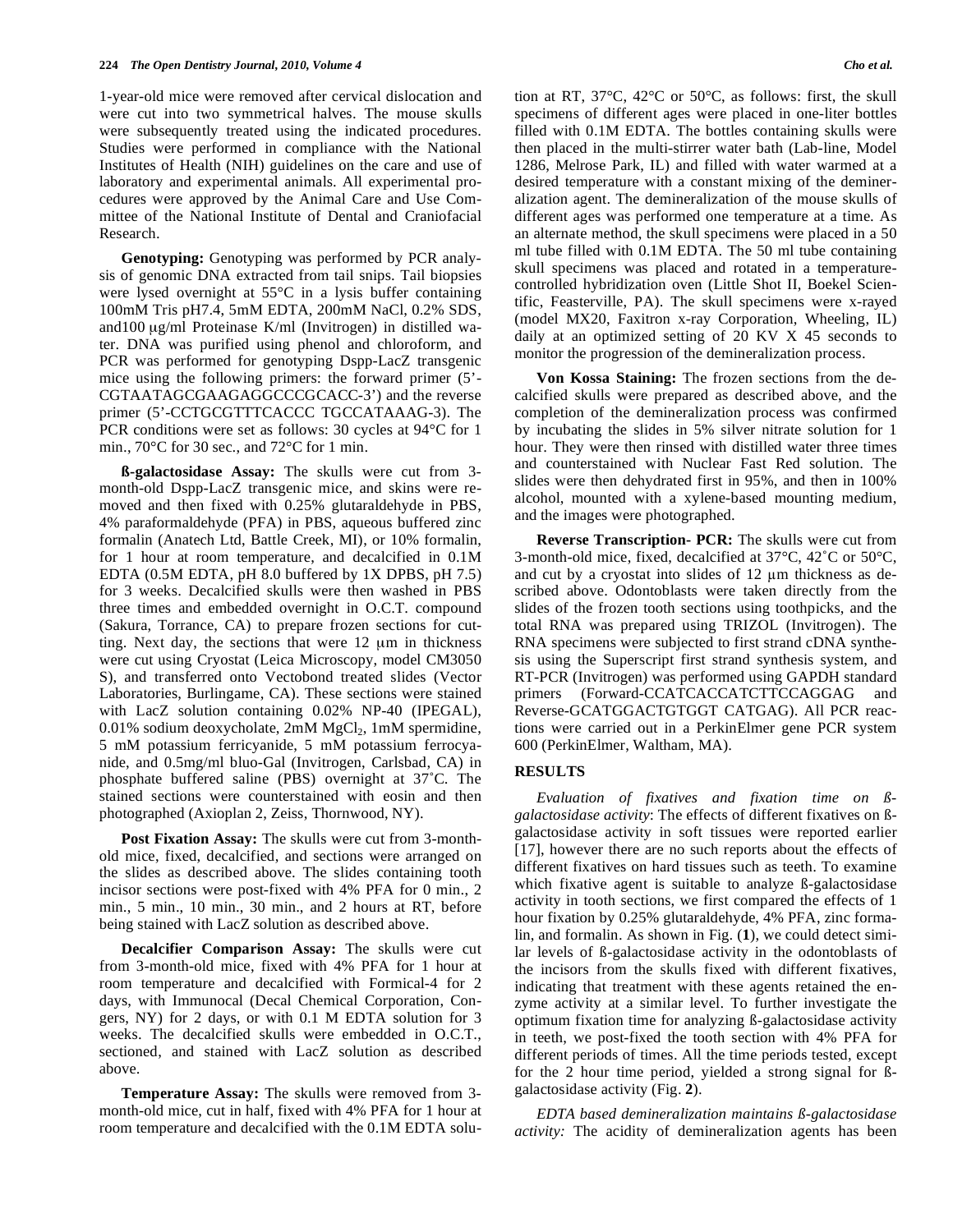

#### **Fig. (1). Effects of fixative solutions on ß-galactosidase activity.**

The cross sections of the mandibular incisors of the 3-month-old Dspp-LacZ mouse skulls fixed with either 0.25% Glutaraldehyde (a), 4% paraformaldehyde (b), Zinc Formalin (c), or 10% Formalin (d), for 1 h at RT, decalcified in 0.1% EDTA for 3 weeks and then stained for ßgalactosidase activity**.** In all the sections, clear staining was observed in the odontoblast layer and some positive spots were detected in the tooth pulp. d, dentin; p, pulp.



#### **Fig. (2). Effect of fixation period for ß-galactosidase activity.**

The cross-sections of the mandibular incisors from 3-month-old Dspp-lacZ mice show different levels of ß-galactosidase activity. The sections were post-fixed with 4% paraformaldehyde for 0 minutes (a), 2 minutes (b), 5 minutes (c), 10 minutes (d), 30 minutes (e), or 2 hours (f). Note the absence of the ß-galactosidase activity in tooth sections post-fixed for 2 hours.



**Fig. (3). The choice of the decalcifier reagent affects ß-galactosidase activity.** The 3-month-old Dspp-lacZ mouse skulls were fixed with 4% PFA and decalcified with either Formical-4 (a), Immunocal (b), or 0.1M EDTA in PBS (c). Absence of blue staining in the odontoblasts of sections (a) and (b) indicates a lack of ß-galactosidase enzyme activity. Only the incisor sections from the skulls decalcified with the EDTA- based demineralization agent preserved the activity, as indicated by the blue product of the ß-galactosidase substrate (c).

reported to affect the stability of proteins, enzyme activities and tissue integrity [8]. Therefore, we analyzed the effects of various demineralization reagents on the ß-galactosidase activity. We fixed the skulls from 3-month-old Dspp-LacZ mice with 4% PFA and then decalcified them in Formical-4 and Immunocal solution, both of which are formic acidbased fixative decalcifiers. We then prepared the frozen sections, stained them with LacZ solution and compared the ßgalactosidase activity with the sections from the skulls that were fixed by 4% PFA and decalcified with 0.1M EDTA. Only the tooth sections from the skulls treated with EDTAbased decalcifiers preserved the enzyme activity, as shown by the strong blue staining in the odontoblasts in Fig. (**3c**).

Since moderate increase in incubation temperature could shorten the demineralization process time period for the analysis of ß-galactosidase activity, we tested the effects of elevated temperatures during the demineralization process using 0.1M EDTA as a decalcifier. The degree of opacity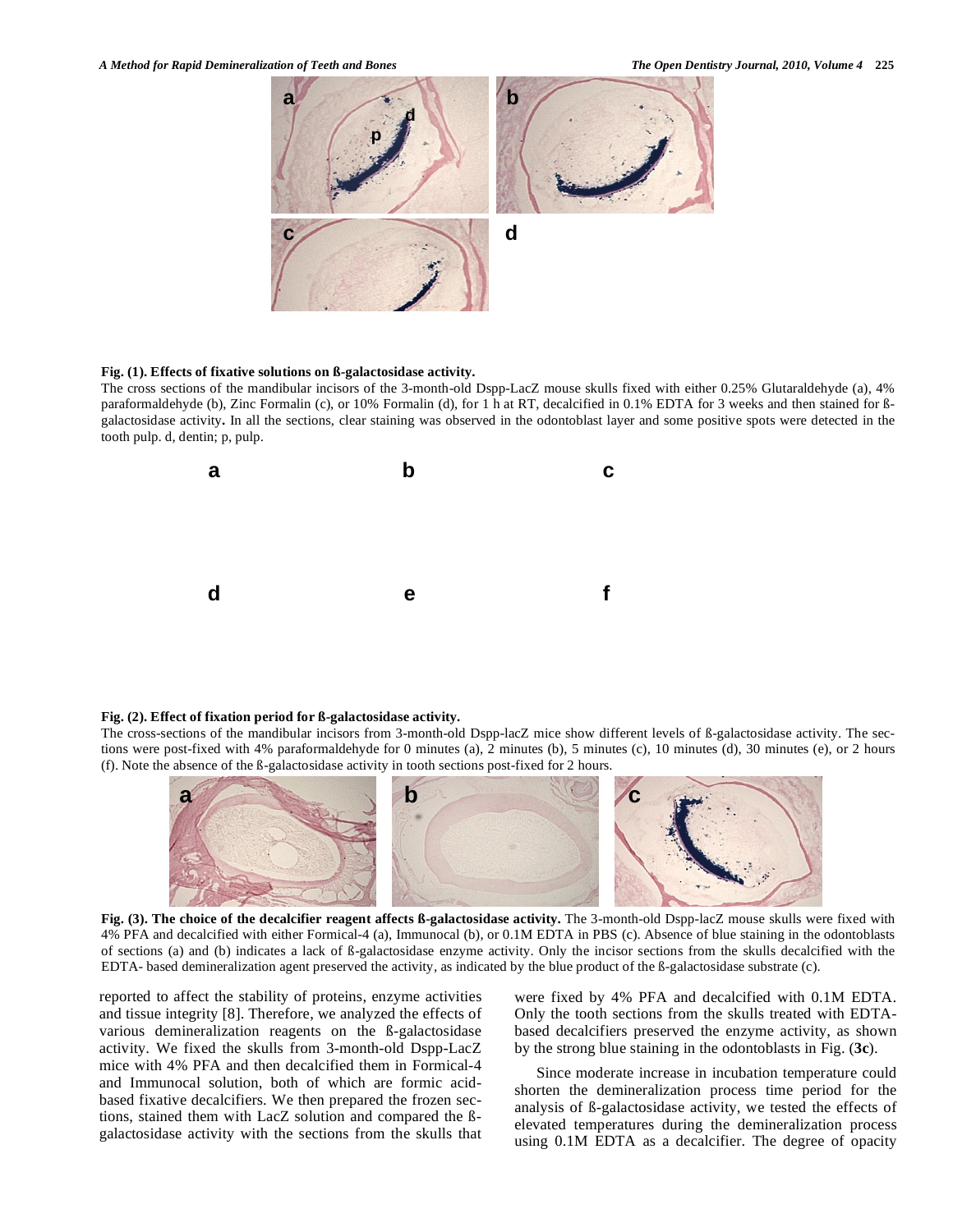

### **Fig. (4). The rapid demineralization at higher temperature.**

Soft x-ray images of the mouse skulls fixed with 4% PFA for 1 hour during the demineralization process at different temperatures; RT, 37°C,  $42^{\circ}$ C, and  $50^{\circ}$ C showing various degrees of tissue being decalcified at different time points, as evidenced by the steady decrease in radioopacity area. The far right panel in each row shows the incisor sections made from completely decalcified skull and stained with von Kossa to confirm complete demineralization, as indicated by the light brown precipitate. 0.1M EDTA is used as a demineralizeing agent for all of the skulls at indicated temperatures.



**Fig. (5). The ß-galactosidase activity is retained at 42°C but not at 50°C.** 

 $\beta$ -galactosidase and von Kossa staining of the cross-sections of 3-month-old mouse incisors decalcified at RT (a, b), 37°C (c, d), 42°C (e, f), and 50 $^{\circ}$ C (g, h). The ß-galactosidase enzyme is active in teeth decalcified at RT, 37 $^{\circ}$ C and 42 $^{\circ}$ C, but not at 50 $^{\circ}$ C, as indicated by the blue staining. 0.1M EDTA is used as a demineralizing agent for all of the temperatures tested. The plastic section of the undecalcified incisor that is the same age as the control slide for von Kossa staining (i).

was well-correlated with the degree of skull demineralization. The undecalcified areas of the skulls appeared as radioopacity in the x-ray image. At RT, 10 days of incubation were required for complete demineralization, however just 6, 5, and 3 days were required at 37°C, 42°C, and 50°C, respectively (Fig. **4**). Next, in order to test the effects of each temperature on the stability of ß-galactosidase activity at the time of complete demineralization, we decalcified the skulls with 0.1M EDTA for a sufficient period of time, which was 10 days at RT, 6 days at 37°C, 5 days at 42°C, and 3 days at 50°C, and then we analyzed the ß-galactosidase enzyme activity in the sections. We found that the skulls decalcified at 37°C and 42°C, but not at 50°C, showed equivalent ßgalactosidase enzyme activity, although at 50°C the incubation time was the shortest (Fig. **5**). The successful completion of the demineralization process was indicated by the light brown precipitate on tooth sections in Fig. (**5 b, d, f** and **h**), as opposed to the dark brown calcium deposit shown in the undecalcified control tooth section (Fig. **5i**).

*Longer time required for demineralization of mouse skulls from older mice:* Having demonstrated that we can achieve a rapid demineralization at 42°C with 0.1M EDTA, we then investigated the effects of aging on the time required for complete demineralization of the skulls. The time required for a complete demineralization of the skulls of 2 week-old and 1-month-old mice was 3 to 4 days, whereas for 3-month-old and 1-year-old mouse skulls it was 5 to 6 days (Fig. **6**).

*Elevated incubation temperature used for demineralization process did not affect stability of nucleic acids:* To evaluate the effects of elevated temperatures on the stability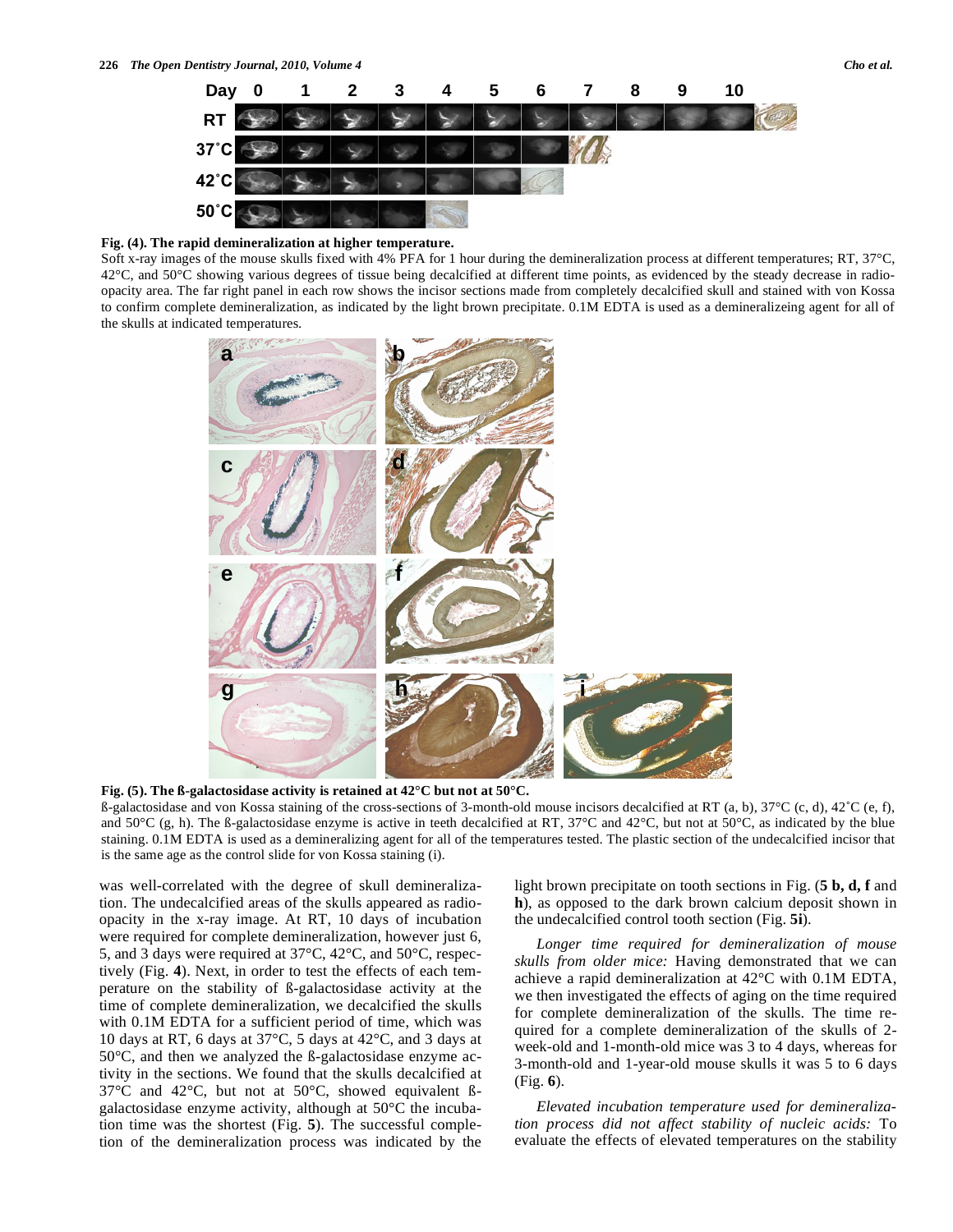

**Fig. (6). Difference in the time required for accelerated demineralization of the skulls from the older mice.**  Soft x-ray images showing the time required for complete demineralization of the skulls of mice of different ages subjected to the demineralization process at 42°C in 0.1M EDTA. Note that for complete demineralization, the skulls of both 2-week-old and 1-month-old mice required 3 to 4 days, while the skulls of 3-month-old and 1-year-old mice required 5 to 6 days. 0.1M EDTA was used as a demineralizing agent for all of the temperatures tested.



#### **Fig. (7). Demineralization at higher temperature does not affect nucleic acid stability.**

RT-PCR assay of *Gapdh* mRNA extracted from the slides of frozen tooth sections made from skulls decalcified at different temperatures; RT,  $37^{\circ}$ C,  $42^{\circ}$ C, and  $50^{\circ}$ C. The amplification of RNA confirms the stability of nucleic acids exposed to  $50^{\circ}$ C temperature during the demineralization process.

of nucleic acids, we performed RT-PCR using mRNA extracted from the tooth sections. The amplification of *Gapdh* mRNA transcripts at 37°C, 42˚C or 50°C all showed similar levels (Fig. **7**).

# **DISCUSSION**

We set out to optimize the demineralization method in order to make it shorter and safer for histological analysis of mouse teeth. In the process of this optimization, we addressed some of the key issues related to the effects of the decalcifiers and fixatives used for preparing the mouse skull specimen. Our study indicates that the demineralization of mouse skulls at 42°C using 0.1M EDTA can significantly shorten the time required for complete demineralization, while also retaining sufficient ß-galactosidase activity.

DSPP, a key dentin extracellular matrix protein secreted by odontoblasts, plays a crucial role in the mineralization of predentin to form mature dentin [18-21]. We previously reported the isolation and characterization of the murine Dspp gene [22] and the validation of its promoter sequence [16]. The Dspp-LacZ transgenic mice used in the present study to display spatial and temporal expression patterns similar to endogenous DSPP expression profiles [16]. In these mice, the LacZ gene, which is placed under the DSPP promoter sequence, is expressed as early as embryonic day 17.5 (E17.5) in preameloblasts and odontoblasts, and at E18.5 in molars. Its expression in preameloblasts is transient, whereas it stays robust in odontoblasts throughout tooth development. Because of this expression profile, the tooth specimens from these mice are ideal for testing the effects of decalcifiers, fixatives and incubation conditions on the stability of ßgalactosidase activity. However, because the LacZ gene, which encodes ß-galactosidase, has been widely used as a reporter gene to analyze the expression of a gene of interest, the demineralization protocol that we have optimized in the current study can be applied to other transgenic mouse models expressing ß-galactosidase in teeth and bones.

We first verified the effects of various fixatives and the fixation time on the stability of the ß-galactosidase enzyme in the tooth sections. We tested 0.25% glutaraldehyde, 4% PFA, zinc formalin and formalin for their effects, and found that all of them work well as fixatives to analyze ßgalactosidase activity in the tooth sections (Fig. **1**). As for the fixation time, we found that post-incubation of the skulls with 4% PFA for up to an hour did not have any adverse effects on ß-galactosidase activity. However, extending the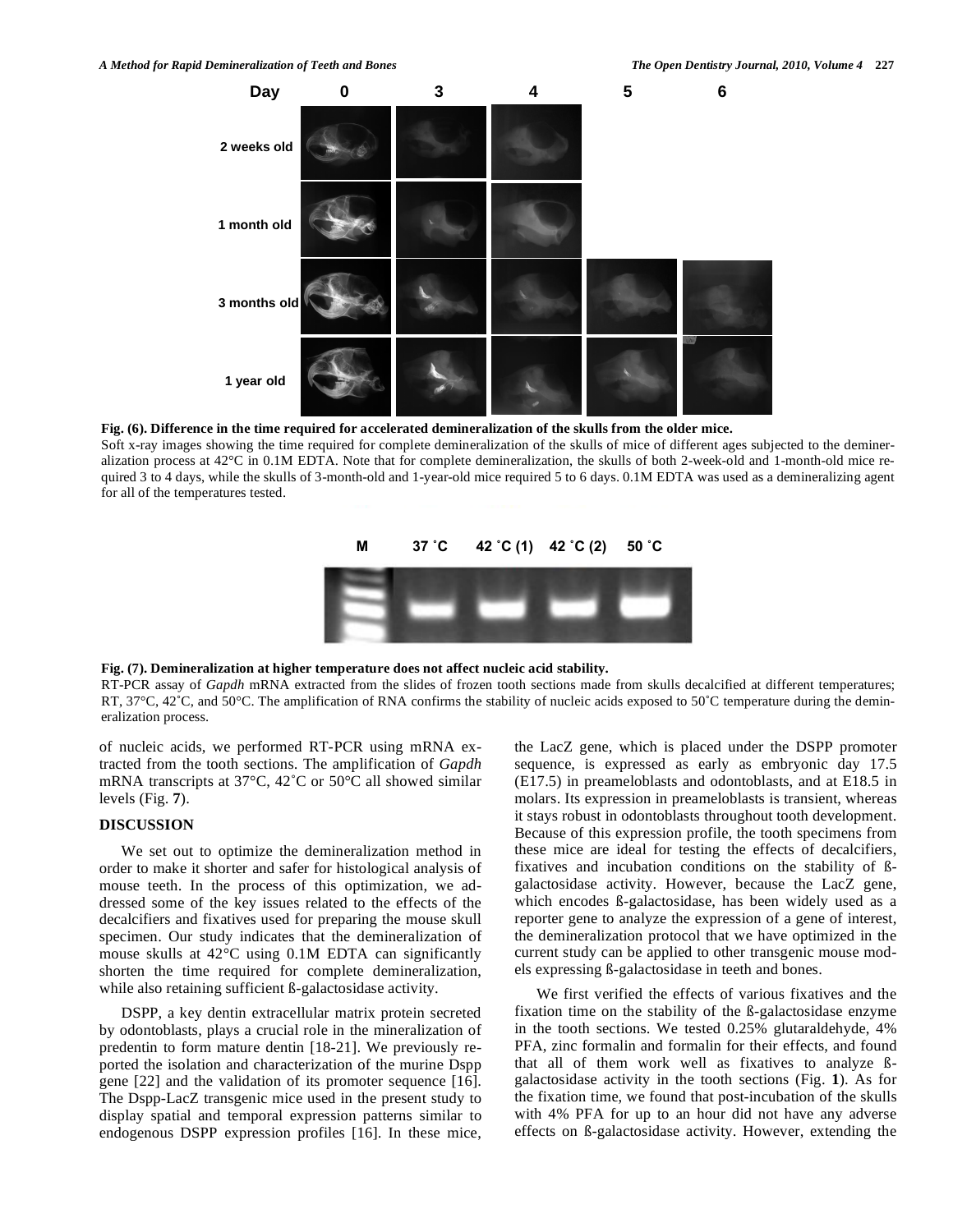incubation time to 2 hours adversely affected the enzyme activity (Fig. **2**). As previously reported [17], LacZ enzymatic activity in kidney tissue was also retained during a 1 hour incubation time with 4% PFA, but not during a longer period of time.

Next, we tested the acid-based demineralization reagents, Formical-4 and Immunocal, in order to analyze their effects on ß-galactosidase activity. As you can see in Fig. (**3**), it is clear that 0.1% EDTA, but not the acid-based demineralization reagents, maintained ß-galactosidase enzyme activity after complete demineralization (Fig. **3**). Chelating agents such as EDTA can bind to calcium and other ions and remove them from mineralized tissue. This reaction occurs gently, and enzymatic activity can therefore be retained during demineralization. In contrast, long-term exposure to acidic conditions could potentially destroy enzymatic activity such as ß-galactosidase. Another possibility is that, because Formical-4 and Immunocal contain fixatives, ßgalactosidase may be over-fixed and thus result in a lack of enzymatic activity. As shown in Fig. (**4**), we then explored the potential for shortening the demineralization process by increasing the temperature during demineralization, since it has already been reported that bone demineralization was accelerated by microwave treatment [10,11]. Our data indicated that incubation of mouse skulls with 0.1M EDTA at 42°C results in demineralization that is 2-fold faster than incubation at room temperature. Our data also revealed that, although an incubation temperature of 50˚C can achieve demineralization the shortest incubation time, it adversely affects the enzyme activity (Fig. **5**). These data suggest that incubation at 42°C is most useful for analysis of enzymatic activity in decalcified teeth. Moreover, as shown in Fig. (**6**), 6 days of incubation with 0.1M EDTA at 42°C was sufficient for complete demineralization of 1-year-old mouse teeth. These observations suggest that any specimens can be demineralized by incubation with 0.1M EDTA at 42°C for 6 days.

To assess the effects of elevated temperatures on the stability of nucleic acids, we extracted total RNA from the tooth sections of the skulls subjected to different temperatures for the demineralization process, and performed RT-PCR analysis. The amplification of *Gapdh* mRNA transcripts at 37°C, 42°C or 50°C showed similar levels, indicating that a higher temperature had no affect on the stability of nucleic acids (Fig. **7**).

In summary, we have optimized the conditions for rapid demineralization of mouse skulls, which significantly shortens the time required for complete demineralization but does not affect the enzyme activity or nucleic acids in the tooth sections. We recommend 0.1M EDTA as a safe decalcifier, to be used at 42°C for successful demineralization of mouse skulls. These conditions could be widely applied for the enzymatic and immunohistochemical analysis of other proteins in hard tissues. Moreover, rapid demineralization using this method will promote quicker analysis of genes and proteins implicated in tooth and bone diseases.

# **ACKNOWLEDGEMENTS**

We would like to thank Dr. Taduru Sreenath for his helpful suggestions during the course of this project. We also would like to thank Drs. Marian Young and Larry Fisher for critical reading of the manuscript, and Shelagh Powers for expert editorial corrections. This work was supported by funds from the Division of Intramural Research of the National Institute of Dental and Craniofacial Research.

#### **REFERENCES**

- [1] Shibata Y, Fujita S, Takahashi H, Yamaguchi A, Koji T. Assessment of decalcifying protocols for detection of specific RNA by non-radioactive in situ hybridization in calcified tissues. Histochem Cell Biol. 2000; 113:153-9.
- [2] Yamamoto-Fukuda T, Shibata Y, Hishikawa Y, *et al*. Effects of various demineralization protocols on detection of DNA strand breaks by terminal dUTP nick end labeling. J Histochem 2000; 32: 697-702.
- [3] McGee MD, Nanci A, Landis WJ, Gotoh Y, Gerstenfeld LC, Glimcher MJ. Effects of fixation and demineralization on the retention of bone phosphoprotein and other matrix components as evaluated by biochemical analyses and quantitative immunocytochemistry. J Bone Mineral Res 1991; 6(9): 937-45.
- [4] Warshawsky H, Moore G. A technique for the fixation and decalcification of rat incisors for electron microscopy. J Histochem and Cytochem 1967; 15(9): 542-9.
- [5] Bourque WT, Gross M, Hall BK. A Histological processing technique that preserves the integrity of calcified Tissues (bone, Enamel), Yolky amphibian embryos, and growth factor antigens in skeletal tissue. J Histochem and Cytochem 1993; 41(9): 1429-34.
- [6] Hume WJ, Keat S. Immunohistological optimization of detection of Bromodeoxyuridine-labeled cells in decalcified tissue. J Histochem Cytochem 1990; 38(4): 509-13.
- [7] Oshiro T, Shibasaki Y, John MT, Sasaki T. Immunolocalization of vacuolar-type H<sup>+</sup>-ATPase, Cathepsin K, Matrix Metalloproteinase-9, and receptor activator of NFkB ligand in Odontoclasts during physiological root resorption of human deciduous teeth. Anatomical Record 2001; 264: 305-11.
- [8] Iwasaki Y, Hara Y, Koji T, Shibata Y, Nakane PK, Kato I. Differential expression of IFN-¥, IL-4, IL-10, and IL-1ß mRNA's in decalcified tissue sections of mouse lipopolysaccharide-induced periodontitis mandibles assessed by in situ hybridization. Histochem Cell Biol 1998; 109: 339-47.
- [9] Sreenath TL, Cho A, Thyagarajan T, Kulkarni AB. Odontoblastspecific expression of Cre recombinase successfully deletes gene segments flanked by loxP sites in mouse teeth. Genesis 2003; 35: 94-9.
- [10] Pitol DL, Caetano FH, Lunardi LO. Microwave-induced fast decalcification of rat bone for electron microscopic analysis: an ultrastructural and cytochemical study. Bradz Dent J 2007; 18(2): 153- 7.
- [11] Ekuni D, Firth J, Putnins E. RNA integrity and in situ RT-PCR in dento-alveolar tissues after microwave accelerated demineralization. Arch Oral Bio 2006; 51:164-9.
- [12] Vongsavan N, Matthews B, Harrison K. Decalcification of teeth in a microwave oven. Histochem J 1990; 22: 377-80.
- [13] Serebriiskii IG, Golemis EA. Uses of lacZ to study gene function: evaluation of ß-galactosidase assays employed in the yeast twohybrid system. Anal Biochem 2000; 285:1-15.
- [14] Spergel DJ, Kruth U, Shimshek DR, Sprengel R, Seeburg PH. Using reporter gene to label selected neuronal populations in transgenic mice for gene promoter, anatomical, and physiological studies. Prog in neurobiol 2001; 63: 673-86.
- [15] Lobe C, Koop KE, Dreppner W, Lomeli H, Gertsenstein M, Nagy A. Z/AP, a double reporter for Cre-mediated recombination. Dev Bio 1991; 208: 281-92.
- [16] Sreenath TL, Cho A, MacDougall M, Kulkarni AB. Spatial and temporal activity of the dentin sialophosphoprotein gene promoter: differential regulation in odontoblasts and ameloblasts. Int J Dev Biol 1999; 43: 509-16.
- [17] Ma W, Rogers K, Zbar B, Schmidt L. Effects of different fixatives on ß-galactosidase activity. J Histochem and Cytochem 2002; 50(10): 1421-24.
- [18] Butler WT, Ritchie HH. The nature and functional significance of dentin extracellular matrix proteins. Int J Dev Biol 1995; 39: 169- 79.